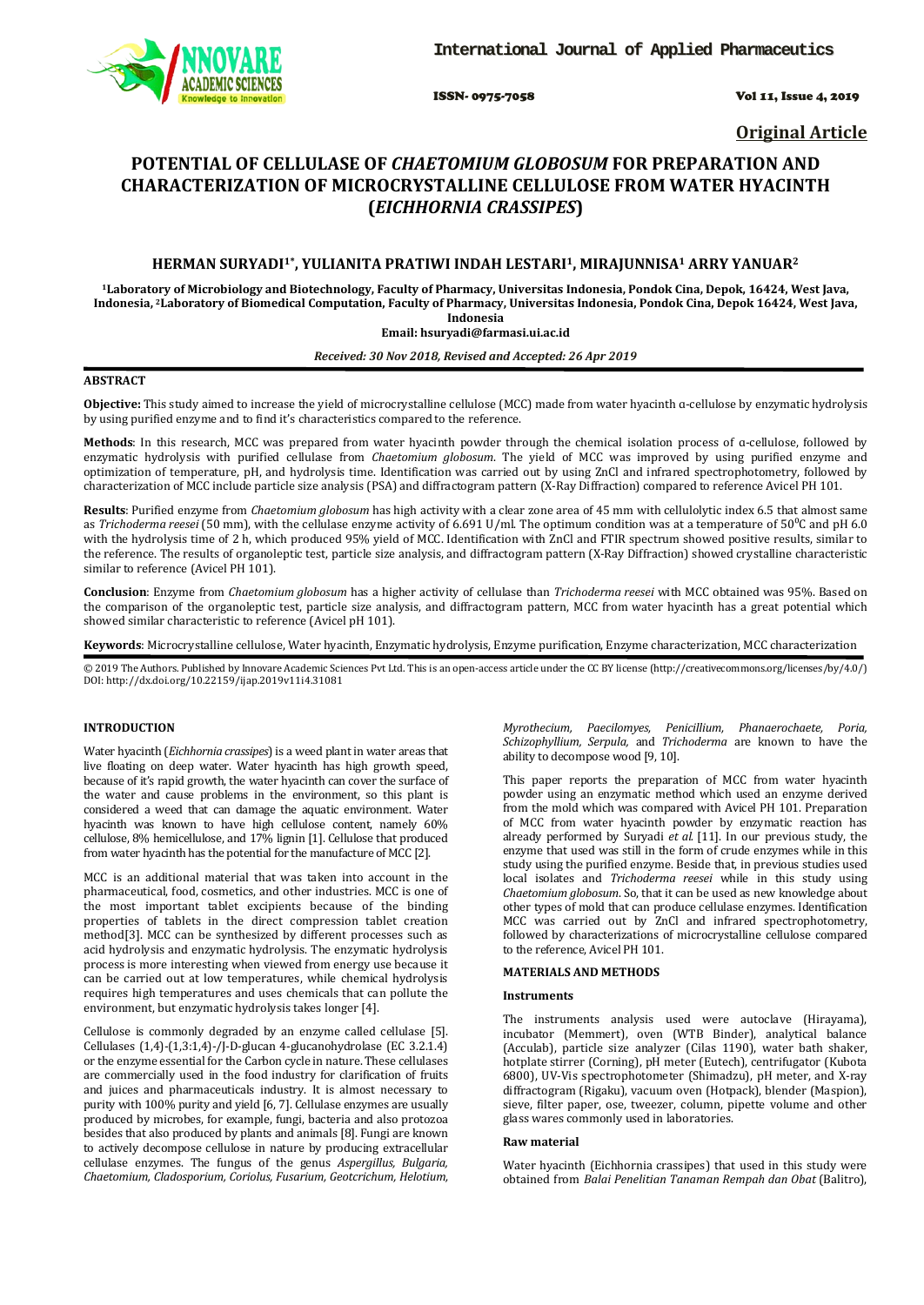Cimanggu, Ciwaringin district, Central Bogor West Java, Indonesia, 16124 (6.5810 ° S, 106.7898 ° E).

The mold used in this study was *Chaetomium globosum* and *Paecilomyes niveus* obtained from IPB Culture Collection (IPB CC), Department of Biology, Faculty of Mathematics and Natural Sciences, Bogor Agricultural University.

*Trichoderma reesei* from Universitas Indonesia Culture Collection (UICC), Department of Biology, Faculty of Mathematics and Natural Sciences, Universitas Indonesia.

# **Chemical material**

The chemicals used in this study were Avicel PH 101 (aicma) as a comparison reference, sodium hydroxide (Merck), sodium hypochlorite (Merck), sodium nitrite (Merck), sodium sulfite (Merck), Potato Dextrose Agar/PDA (DifcoTM), Potato Dextrose Broth/PDB (Merck), yeast extract (Himedia), tween 80 (Merck), Peptone (DifcoTM), ammonium sulfate (Merck, Germany), Diethylaminoethyl (DEAE)-Cellulose resin, Glucose (Merck), dinitrosalicylic acid (Himedia), nitric acid (Merck), acetic acid (Merck), KBr powder (Merck), zinc chloride (Merck), potassium iodide (Bratachem), aquadestilata (Merck), aquabidestillata (Otsuka).

#### **Sterilization**

The tools to be used such as Petri dishes, round squash, test tubes, pipettes, paper discs, etc., and the medium to be used was sterilized using an autoclave at a temperature of  $121^{\circ}$ C for 15 min.

#### **Maintenance of mold isolates**

*Chaetomium globosum, Paecilomyes niveus*, and *Trichoderma reesei* colonies were regenerated in PDA medium. Incubation was carried out at 27˚C for 7 d.

#### **Isolation of ɑ-cellulose**

Every 150 g of water hyacinth powder was mixed with 3.5% nitric acid (containing 20 mg of sodium nitrite) as much as 2 L in a container. The next procedure referred to our previous research [11].

#### **Extraction of cellulase enzyme**

Colonies of *Chaetomium globosum* are regenerated in PDA medium. Incubation was carried out at 27˚C for 7 d. The spore suspension was made by adding 10 ml of aquabidestillata to a tube containing isolate culture in the agar medium. Shake the spores to mix with aquabidestillata. 5 ml of spore suspension in 10 ml 0.1% tween 80 was added with nutrient broth solution. Stir the mixture at 150 rpm for 7 d in a shaker incubator. A mixture of 30 ml of the solution was taken and centrifuged at 3000 rpm for 10 min at 4˚C. Every 8 h, 2 ml of the sample was taken and then centrifuged at 5000 rpm,  $4$  for 15 min. Then, a crude enzyme extract was taken in the form of a supernatant, then continued with the purification of the enzyme[11].

#### **Purification of cellulase**

Cellulase was purified through precipitation ammonium sulfate [12], allowed by dialysis with selofan material [13], and finally by DEAE-C column chromatography [14].

# **Characterization of cellulase**

Cellulase characterization was performed by optimization of pH, temperature, and time of hydrolysis [12]. Each experiment was conducted thrice and the standard deviation for each experimental result was calculated using Microsoft Excel.

#### **Screening of transparent zone-based cellulose activity in medium CMC**

Cellulolytic microbial selection using CMC media on Petri dishes. Enzyme was dripped on disc paper by optimizing various volume variations. After incubating 24 h at room temperature, ditoian congo red solution 0.1% (b/v) and 1% NaCl solution was added. Cellulolytic activity was determined by the cellulolytic index value which was the difference between the diameter of the clear zone and the diameter of the colony [15].

For comparison, *Trichoderma reesei* petri dish was also planted (molds that are often used in research for cellulase enzyme extraction). Furthermore, the cellulolytic index can be calculated:

Cellulolytic Index:  $\frac{A-B}{B}$ 

Information:  $A =$  the diameter of the clear zone (mm);  $B =$  the diameter of the colony (mm).

# **DNS method**

Cellulase activity was tested based on the method of Zhang *et al.* (2006) with Dinitro salicylic acid (DNS) reagent, with a slight modification, used 1% carboxymethyl-cellulose (CMC) as a substrate [12].

# **Preparation and characterization of MCC by enzymatic hydrolysis**

As much as 10 g of ɑ-cellulose water hyacinth were dissolved in the 100 ml acetate buffer (0.05 M, pH 4.8) while 3 ml of cellulase enzyme was added and stirred slowly. This process is carried out twice, with crude enzyme and pure enzyme. The mixed solution was stirred at 150 rpm at  $48^{\circ}$ C for 72 h on water shaking incubator. The mixture was centrifuged at 10,000 rpm (at  $7\text{-}10\degree$ C 20 min). The precipitated residue was washed with aqua destilata to remove the remaining enzymes on cellulose and then dried with an oven at 60  $\degree$ C for 48.

#### **Identification with ZnCl**

Iodine zinc solution was prepared by dissolving 20 g of zinc chloride and 6.5 g of potassium iodide in 10.5 ml of water. Add 0.5 g of iodine, and shake for 15 min. Add about 10 mg of MCC to the watch glass, and dissolve it in 2 ml of zinc chloride solution [16]. The compound formed will be violet blue.

### **FTIR**

KBr powder which has been dried at  $105^{\circ}$ C for 24 h was weighed carefully±99 mg then added MCC±1 mg powder. The mixture is crushed and mixed until homogeneous, then put into a disk or discshaped mold. Weigh carefully 100 mg KBr for blank and make a baseline. Perform scanning in 4000 cm-1 to 400 cm-1 wave number area [17]. The MCC FTIR spectrum made from water hyacinth pulp was then compared to the FTIR spectrum from reference raw materials (Avicel PH 101) using FTIR spectrophotometry.

#### **Organoleptic examination**

Characterization of forms, namely samples placed on a white base (parchment paper or the like), then observed the shape or appearance, color, taste, and smell [18].

#### **Size analysis and particle size distribution**

Particle size distribution was obtained by Particle Size Analyzer Mikro (CILAS1190 Liquid).

## **X-Ray diffraction analysis**

Crystal analysis was performed using X-ray diffraction (XRD) (Rigaku Miniflex 600) [11].

# **RESULTS**

# **Isolation of ɑ-cellulose**



**Fig. 1: Water hyacinth powder (a) and ɑ-cellulose (b)**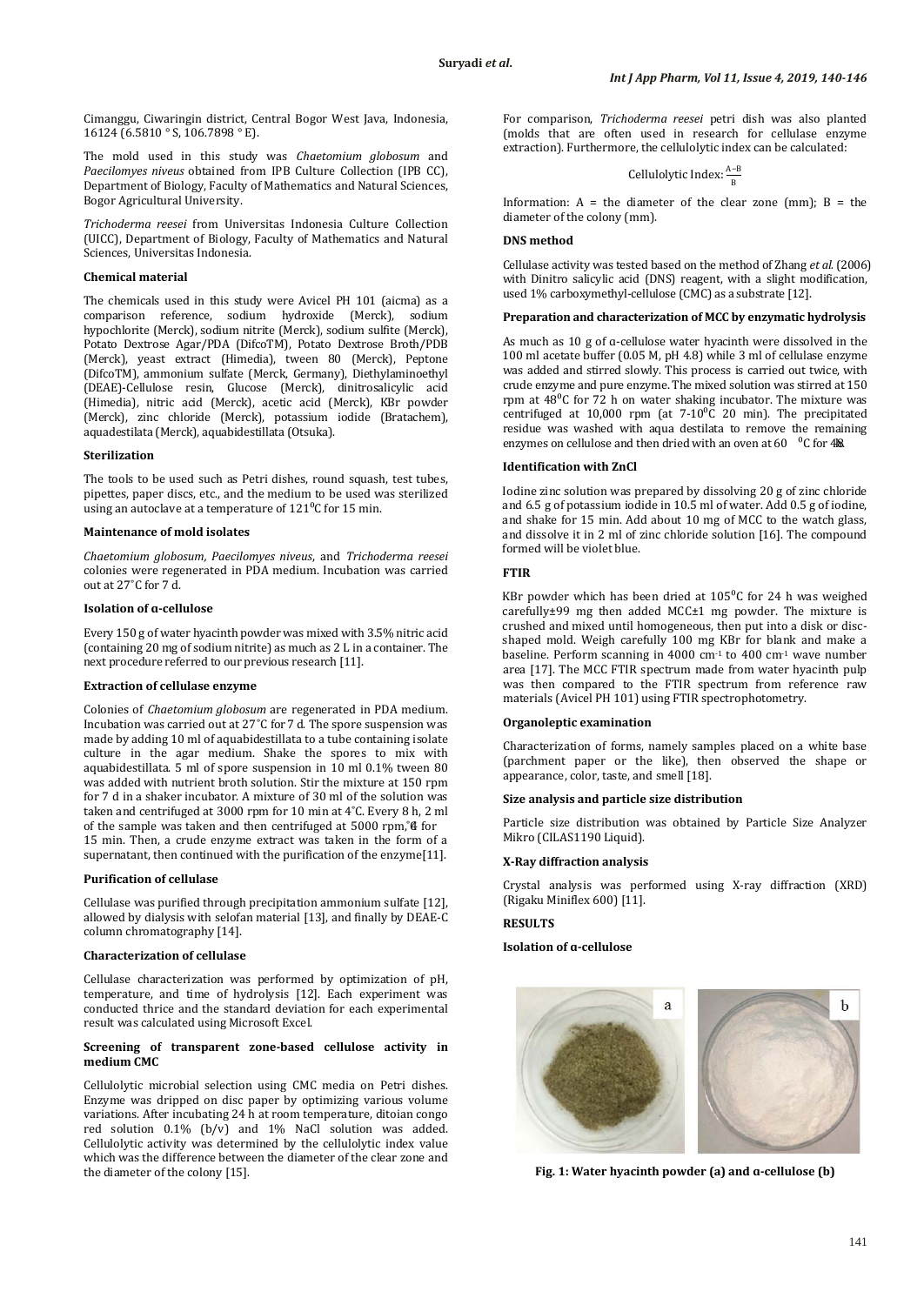The result of  $\alpha$ -cellulose isolation obtained from 150 g of water hyacinth powder was 21.8 g (14.53%).

 $\mathbf b$ a

**Fig. 2:** *Chaetomium globosum* **(a); crude enzyme after centrifugated (b)**

#### **Extraction of cellulase enzyme**

Cellulase enzyme extraction was performed by dissolving 10 ml of spore suspension and 10 ml of 0.1% Tween 80 into the nutrient solution. The addition of tween 80 0.1% was done to increase the permeability of the cells so that the enzyme is easier to get out of the cell wall. From the centrifugation, results obtained a supernatant crude cellulase enzyme in which the pellets are formed like thin of the thread.

# **Purification of cellulase**

All fractions obtained through multilevel (gradual) elution, after measuring the protein (using Bradford method) at a wavelength of 595 nm and select cellulase activity, it was obtained 7 protein fraction (P1, P2, P3, P4, P5, P6, and P7) as shown in fig. 3. The first fraction (P1) appears when elution of pure enzymes without the buffer. The second fraction (P2) appears when elution of the enzyme with a buffer. The third fraction (P3) appeared elution with stepwise NaCl 0.05 M. The fourth fraction (P4) appeared elution with stepwise NaCl 0.1 M. The fifth fraction (P5) appeared elution with stepwise 0.2 M NaCl sixth fraction (P6) appears because of washing the resin with NaCl, the seventh fraction (P7) appears because of washing the resin with buffer. The results of enzyme activity can be seen in table 1.

Dialysis was used to eliminate the effect of ammonium sulfate salt in enzyme proteins. Dialysis was done to remove residual salt in the enzyme so that the cellulase enzyme obtained can proceed to the next purification step.



**Fig. 3: Elution profile of DEAE-cellulose column chromatography for the purification of cellulose, all values are reported as mean±SD (Standard deviation), n=3 measurements**

All fractions were collected and from each of these protein peaks, specific activity was measured. the highest specific activity was

found in the first fraction (P1), which amounted to 6691 mU/mg and a purity level of 2.15 times to the crude enzyme (table 1).

| <b>Steps</b>   | Volume<br>(ml)                                | Protein<br>(mg/ml) | Total<br>protein (mg) | <b>CM</b> case<br>activity (mU/ml) | <b>Total cellulase</b><br>activity (mU) | Specific activity<br>(mU/mg) | Purification<br>fold | Yield (%) |
|----------------|-----------------------------------------------|--------------------|-----------------------|------------------------------------|-----------------------------------------|------------------------------|----------------------|-----------|
| CE.            | 400                                           | $109.04\pm0.03$    | 43616                 | 5095±0.51                          | 2038000                                 | 46.73                        | $\mathbf{0}$         | 100       |
|                | <b>Fractionation with ammonium sulfate</b>    |                    |                       |                                    |                                         |                              |                      |           |
| F <sub>1</sub> | 18.10                                         | $93.39 \pm 6.72$   | 1690.36               | $7670 \pm 0.11$                    | 137680.73                               | 81.45                        | 1.74                 | 6.76      |
| F <sub>2</sub> | 379.90                                        | $56.60 \pm 0.23$   | 21502.34              | ND.                                | ND                                      | <b>ND</b>                    | ND.                  | <b>ND</b> |
|                | <b>Dialysis</b>                               |                    |                       |                                    |                                         |                              |                      |           |
| Dt             | 8                                             | $93.14 \pm 0.26$   | 745.12                | $8440 \pm 0.45$                    | 67520                                   | 90.62                        | 1.94                 | 3.31      |
|                | Ion exchange chromatography (DEAE-Streamline) |                    |                       |                                    |                                         |                              |                      |           |
| <b>P1</b>      | 6                                             | $66.73 \pm 0.77$   | 400.38                | $6691 \pm 0.01$                    | 40146                                   | 100.27                       | 2.15                 | 1.97      |
| P <sub>2</sub> | 6                                             | $67.50 \pm 2.66$   | 405                   | $5740 \pm 0.04$                    | 34440                                   | 85.04                        | 1.82                 | 1.69      |
| P <sub>3</sub> | 6                                             | 102.89±3.71        | 617.34                | $5813 \pm 0.01$                    | 34878                                   | 56.50                        | 1.21                 | 1.71      |
| <b>P4</b>      | 6                                             | $62.50 \pm 2.66$   | 375                   | $5162 \pm 0.01$                    | 31020                                   | 82.72                        | 1.77                 | 1.52      |
| <b>P5</b>      | 6                                             | $63.52 \pm 0.22$   | 381.12                | $8465 \pm 0.01$                    | 50790                                   | 133.27                       | 2.85                 | 2.49      |
| <b>P6</b>      | 6                                             | ND.                | ND.                   | ND.                                | ND                                      | ND                           | ND.                  | <b>ND</b> |
| P7             | 6                                             | ND                 | <b>ND</b>             | ND.                                | ND                                      | <b>ND</b>                    | ND.                  | <b>ND</b> |

| Table 1: Summary of the stages of enzyme purification |  |  |  |
|-------------------------------------------------------|--|--|--|
|-------------------------------------------------------|--|--|--|

ND= not detected; CE= crude enzyme; F1= fraction 70%; F2= fraction 2 = residual filrate; Dt = dialysate; P1 = dialysate product; P2 = enzyme with buffer; P3 = elution with NaCl 0.05 M; P4 = elution with NaCl 0.1 M; P5 = elution with NaCl 0.2 M; P6 = washed resin with NaCl; P7 = washed resin with buffer. All values are reported as mean±SD (Standard deviation), n=3 measurements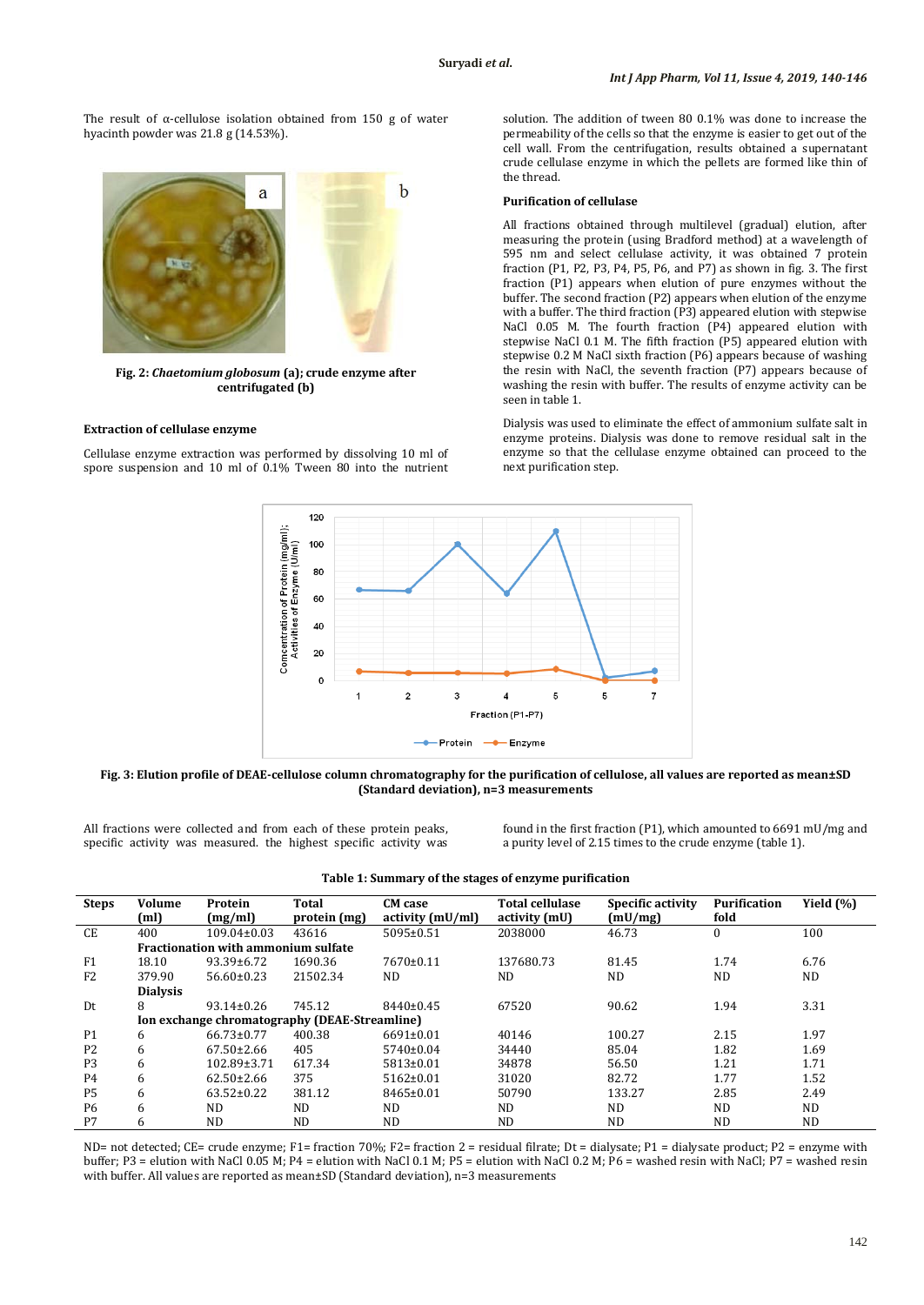**Characterization of cellulase**



**Fig. 4: Effect of pH on the activities of cellulases of** *C. globosum,*  **all values are reported as mean±SD (Standard deviation), n=3 measurements**

The effect of pH on cellulase activity was determined in different buffers with pH values ranges from 3 to 8 (fig. 4). Activities of the enzymes were found to be greatly affected by pH changes. The enzyme exhibited high activity 3.5 and 6.0. The optimum enzyme activity was observed at 6.0. Fungal cellulases with pH values of 4.5 to 6.0 are common and have been obtained. From the results, it is noted that the enzymes are more active in the weak acid region than the alkaline region. The decrease in activities at the extremely acidic pH or at alkaline pH values might be due to the destruction of active site as well as changes in the secondary or tertiary structure of cellulase.

The activity of the enzyme was determined at various temperatures ranges from 30 to  $60^{\circ}$  C and the results can be seen in fig. 5. The activity of cellulase was increased gradually with the increase or decrease of temperature. The enzyme exhibited high activity at 45 to  $55^{\circ}$  C and maximum activity at  $50^{\circ}$  C. Activity of cellulase was lost its activity at  $60^{\circ}$  C or above and as well as at  $30^{\circ}$  C or below  $30^{\circ}$  C  $(40~60%)$ . It is noted that this decrease in the activities of the enzyme at higher temperature might be due to the destruction of the secondary or tertiary structure of the enzyme.





**Fig. 5: Effect of temperature on the activities of cellulases of** *C. globosum,* **all values are reported as mean±SD (Standard deviation), n=3 measurements**



**Fig. 6: Optimization duration of hydrolysis, all values are reported as mean±SD (Standard deviation), n=3 measurements**

Based on fig. 6, the lowest glucose concentration was found in the duration of hydrolysis for 2 h (with optimal pH and temperature). Therefore, the hydrolysis process will be carried out under these conditions so that the result of MCC has a large randemen.

|  | Table 2: Results of screening of cellulase enzyme activities based on clear zones in CMC media |  |
|--|------------------------------------------------------------------------------------------------|--|
|--|------------------------------------------------------------------------------------------------|--|

| Mold      | Diameter of clear zone (mm) | Diameter of the colony (mm) | Cellulolvtic Index |
|-----------|-----------------------------|-----------------------------|--------------------|
| TR        | 50,00±1,00                  | $6.00 \pm 0.00$             | 7.30               |
| CG        | $45.00 \pm 2.00$            | $6.00 \pm 0.00$             | 6.50               |
| <b>PN</b> | $36.33 \pm 0.57$            | $6.00 \pm 0.00$             | 5.06               |

TR= *Trichoderma reesei,* CG= *Chaetomium globosum,* PN= *Paecilomyes niveus,* all values are reported as mean±SD (Standard deviation), n=3 measurements

The results from measurements of clear zone, the crude enzyme of *Chaetomium globosum* showed a clear zone diameter of 45 mm and cellulolytic index 6.5, *Trichoderma reesei* showed a clear zone diameter of 50 mm and cellulolytic index 7.3 which means that *Chaetomium globosum* has almost the same as *Trichoderma reesei* that has high cellulase enzyme activity.

# **Quantitative test (DNS method)**

The process of making a standard glucose solution using several serial concentrations, namely 60 ppm, 75 ppm, 90 ppm, 105 ppm,

120 ppm, 135 ppm, 150 ppm, and 165 ppm to obtain linear regression equations and calibration curves. The linear regression equation (y =  $0,0099x-0,4091$ ;  $R^2 = 0,9941$ ) was then used to calculate glucose concentration and cellulase enzyme activity in the sample.

MCC was prepared by inserting an erlenmeyer that contains cellulose, buffer and purified enzyme in an incubator shaker set at 50 °C with a speed of 125 rpm for 2 h (according to the temperature, pH and optimal hydrolysis time). Then, the obtained of MCC was identified and characterized as below.

### **Preparation and characterization of MCC by enzymatic hydrolysis**

**Table 3: Results of the yield of MCC**

| Mold | Weight                       | Yield |
|------|------------------------------|-------|
| TR   | $\sim$ $\sim$ $\sim$<br>0.7J | 87,5% |
| CG   | $\Omega$<br>ر ر              | 95 %  |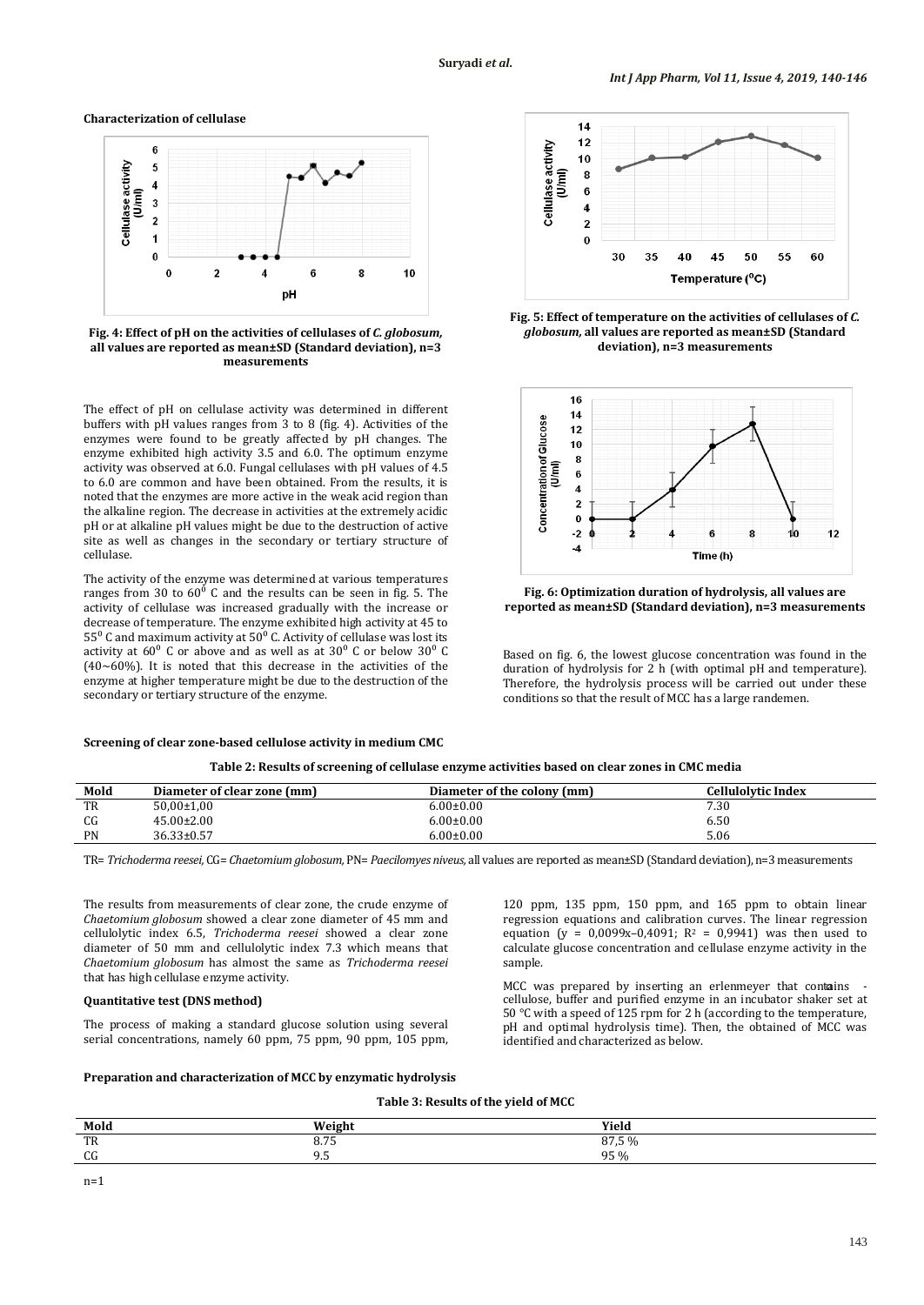

**Fig. 7: Qualitative identification of samples using ZnCl (left: Avicel; right: sample), this identification resulted in violet purple on the reference (Avicel PH 101) and on the sample after ZnCl drops which proved that the sample contained cellulose.**



**Fig. 8: Comparison of the results of Avicel PH-101 (blue) reference FTIR spectrum with the sample (green)**

Although there were small differences between the reference and the sample, the FTIR spectrum showed a spectrum of common characteristics of MCC.

MCC that produced in this study was characterized using FTIR. Characterization was using FTIR aimed to determine the functional groups in the sample. Fig. 8 shows the FTIR spectrum generated from the sample. The FTIR spectrum of the sample shows peaks at wave numbers 3500.92, 2902.96, 1647.26, 1437.02, 1130.32, 1112.93 and 896.93. While the Avicel spectrum as a reference shows peaks at numbers 3576.14, 2937.68, 1647.26, 1419.66, 1155.4, 923.93. The peaks indicate the presence of  $O-H$ ,  $C-H$ ,  $C = O$ ,  $C-O-C$ , and  $C-O$  stretching groups, and CH2 and C-H bending.

There was the main peak of MCC in reference and sample, there was also a peak in the 1437.02 cm-1 region indicating the presence of clusters in C-OH, CH, and clusters in the region of 1155.4 cm-1 at the reference and 1130.32 cm-1 in the sample, indicating the presence of a cyclic monosaccharide group, C-C, or C-O-C of asymmetry, which belongs to the cellulose component. FTIR spectrum analysis showed that the result of MCC was a pure cellulose compound.

The FTIR spectrum showed a decrease in absorbance value at wavenumber 3500.92 and 2902.96 cm -1 , which indicates a strong decrease in bonding in the O-H and C-H stretching groups which indicates more crystalline regions in MCC.

#### **Organoleptic test**



**Fig. 9: The result of organoleptic on avicel PH-101 (a) and sample (b)**

From the MCC produced and after comparison with the reference MCC, Avicel PH 101 (fig. 9) can be seen that the color produced from the sample is almost the same as Avicel, except that the grain is still rather rough and not as smooth as Avicel PH 101, but the difference is not too significant.

**FTIR**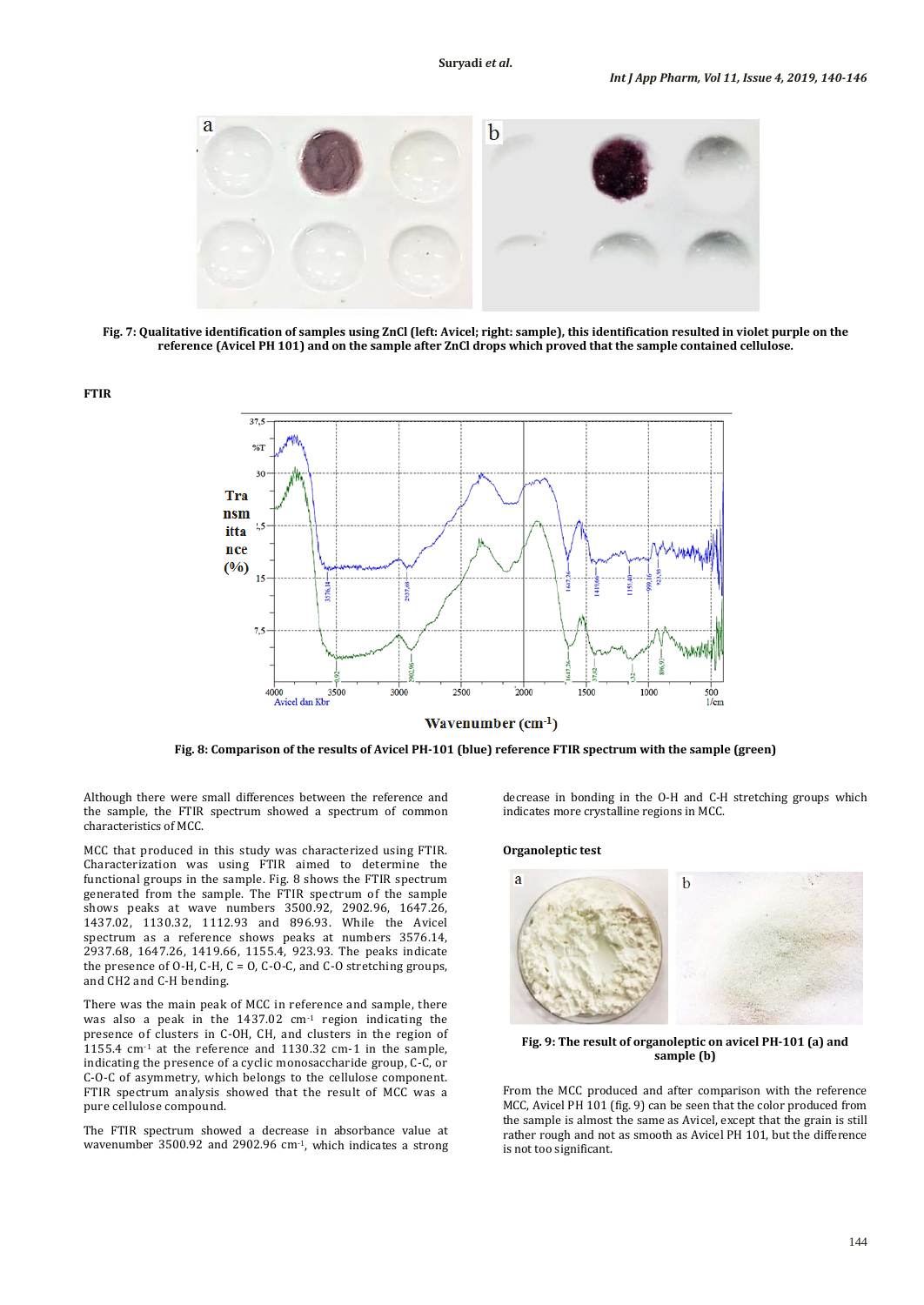# **Size analysis and particle size distribution**

**Table 4: Results of particle analysis on the sample with particle size analysis (PSA)**

|                                     | $\sim$<br>(um               | $  -$<br>l um             | $\sim$ 0.0 $\sim$<br>um<br>dvi | l um<br>Mean.                     |
|-------------------------------------|-----------------------------|---------------------------|--------------------------------|-----------------------------------|
| PH-101<br>Avice<br>2 o t∠<br>rence. | $\sim$ $\sim$<br>0. J<br>__ | TO'OT                     | 21<br>24.00<br>---             | $  -$<br>15.56                    |
| $\sqrt{2}$<br>Sample                | 70<br>10.78                 | $105.8^{\circ}$<br>$\sim$ | 01<br>-Q2<br>.                 | $\sim$ $\sim$<br>$\sim$<br>11 J.J |
|                                     |                             |                           |                                |                                   |

dv=diameter over volume, n=1 measurement

#### **X-Ray diffraction analysis of MCC**



**Fig. 10: Diffractogram of reference (a) and sample (b)**

From the result of XRD analysis (fig. 10), the crystal and the amorphous of the sample is shown on the value of 2θ (deg). In the hydrolysis result of the sample, there are 2 peaks that indicated the existence of crystal character at 19,9984 with intensity 828 and 22.2043 with intensity 830. For amorphous nature, there is 1 peak at 2θ (deg) value at 11.9927 with intensity 541. The presence of 2 crystalline and amorphous peaks is influenced by the source of samples derived from water hyacinth and the manufacture of  $\alpha$ -cellulose using a strong base to remove lignin. Diffractogram from the sample is almost the same as Avicel, the difference is not too significant.

# **DISCUSSION**

The results obtained from the preliminary process are then weighed and crushed to a fine powder. But in the process, it was found some difficulties that are difficult to clean the powder because of the original color of dark green dust. In addition to the washing process, this can occur due to a lack of perfection in the process of delignification. After being isolated the dried powder was very difficult to crush or blended, so The result of this powder was not smooth and the shape is elongated. So it must be washed repeatedly to get a powder with a pH of 7.0 (neutral), the washing water becomes clear and the color of powder was white bone (fig. 1).

Cellulase is an enzyme that can break down cellulose. Cellulase is an enzyme consist of 3 components: 1) Endoglucanase or known as 1,4 ɑ-D-glucan-4-glucanohydrolase, has functions to randomly hydrolyze the amorphous part of cellulose fibers to produce oligosaccharides of different lengths and new cellulose chain ends will be formed [19]; 2) Exoglucanase, including 1,4-ɑ-D-glucan-4 glucanohydrolase (or cellodextrinase) and 1,4-ɑ-D-glucancellobiohydrolase (or cellobiohydrolase), breaks down cellulose from the reducing and non-reducing ends to produce cellobiose and/or glucose[20]; and 3) β-glucoside glucohydrolases better known as β-glucosidase. β-glucosidase is an enzyme used to hydrolyze cellobiose and in some cases can hydrolyze cellooligosaccharides to glucose[20].

In precipitation of ammonium sulfate, the process was carried out to make effective enzyme purification used the salting-out method assumed that at high salt concentrations (saturation) will increase the hydrophobic interaction between protein and water, where

water will tend to be attracted by salt ions so that the solubility of the protein in water will decrease and protein deposition occurs. therefore these proteins will separate from each other depending on the different sizes of protein molecules contained in the solution.

The change in pH affects the functional group ionization which can cause enzyme confrontation and its catalytic properties which will affect the hydrogen bonds that contained in the enzyme. The change of enzyme confrontation can result in a decrease in enzyme activity caused by enzyme confrontation that is different from substrate confrontation.

The sample of cellulase that used was the supernatant of the crude enzyme from the isolate of the mold. The medium that used was CMC with lugol stained at the end after incubation. CMC (*Carboxymethylcellulose*) is a derivative of cellulose that can be used as a medium for testing the activity of cellulase. The addition of Lugol as a dye to make it easier and measure that the clear zone formed. Lugol reagent will be bound at 1.4-β that will provide blueblack color of glycoside on cellulose. Meanwhile, the transparent color showed that cellulose has been decomposed into monosaccharides that can not form a complex with iodine of lugol reagent. The ability to form clear zone on a specific media indicates that the function is able to produce the cellulolytic enzyme, cellulase.

#### **CONCLUSION**

As the conclusion, among the isolates, *Chaetomium globosum* was considered as the best source of cellulase with suitable activity for preparation of MCC. The enzyme from *Chaetomium globosum* has a high activity of cellulase (45 mm) and higher yield of MCC than *Trichoderma reesei* (87,5%). The optimum condition of enzymatic hydrolysis with cellulase with the substrate of water hyacinth was on the second hour when the glucose concentration is low. Based on the results of organoleptic, PSA and XRD, there was a similar characteristic of crystalline between MCC from hyacinth ɑ-cellulose and reference Avicel PH 101.

### **ACKNOWLEDGMENT**

We would like to thanks Directorate of Research and Engagement, Universitas Indonesia for research grant as financial support of our study.